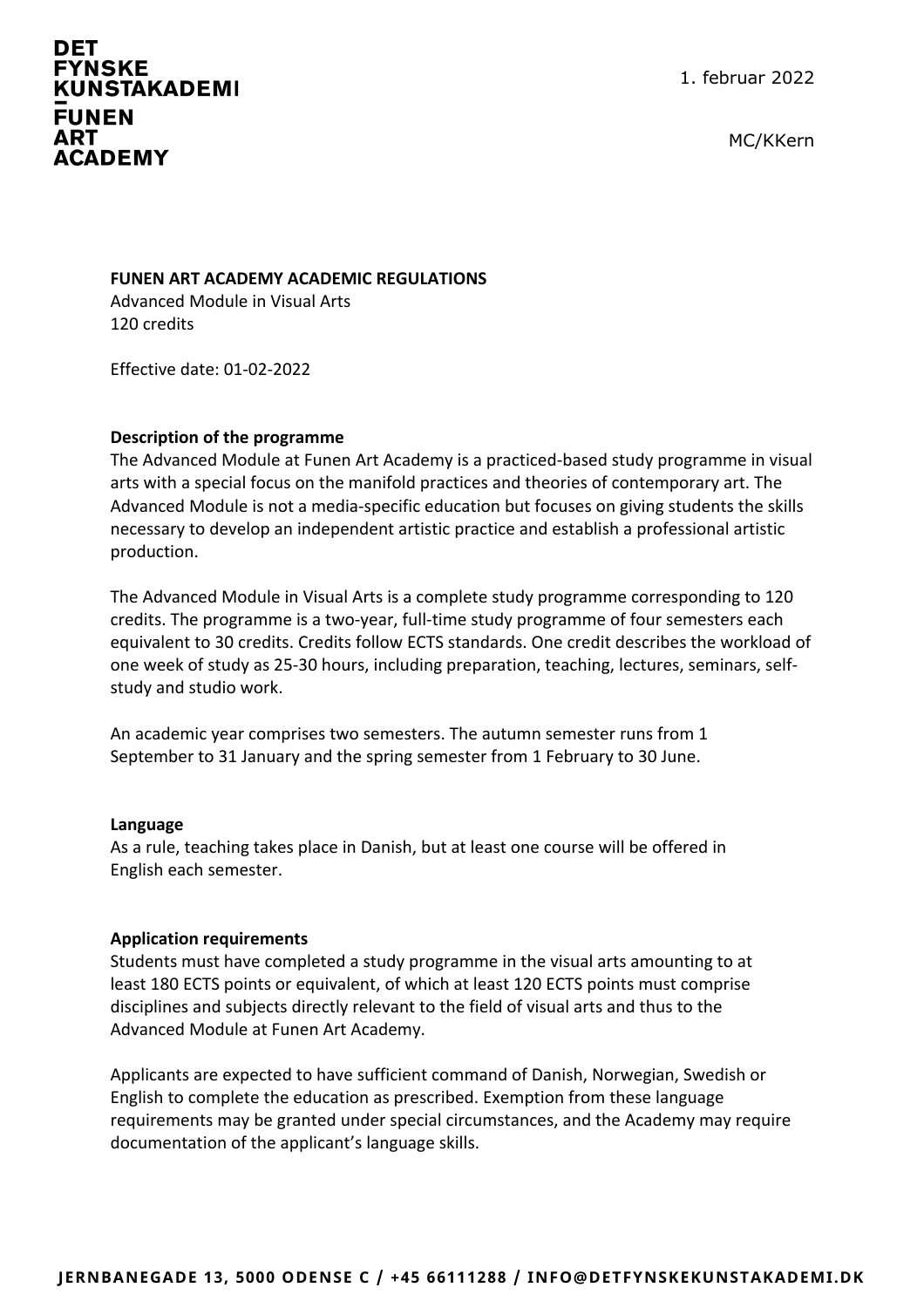## **Admission criteria**

Approximately 12 students are admitted to the Advanced Module each year. For applicants who have not completed the Basic Module at FAA, admission is based on a professional assessment of the applicant's submitted artworks and a subsequent interview.

In the evaluation of the applicant's artistic work, the following criteria are emphasised:

- Originality in conceptualisation and execution
- Independent and critical reflection
- Artistic courage and integrity
- Technical skill and ambition in the execution of works
- Artistic and academic potential
- Understanding of the context of contemporary art and the ability to reflect on this

Each year a more detailed description of application requirements is published on Funen Art Academy's website. Each applicant's submitted material is evaluated in relation to the applicant pool as a whole.

Applicants who have completed the Basic Module at Funen Art Academy and whose education at the time of application is no more than two years old are considered internal applicants and are thereby guaranteed admission to the Advanced Module.

## **Enrolment provisions**

Students cannot be enrolled in more than one full-time education programme at a time, unless as part of an exchange programme.

Re-enrolment in the second year of study and transfers are conditional on vacant places in the programme.

## **Learning outcomes**

The Advanced Module is intended to give students the knowledge and skills necessary for an artistic production that aligns with their artistic vision, and to enable students on this basis to establish and sustain a professional artistic practice in terms of production and exhibition activity. The programme must also give students an awareness of their position within a broader field, beyond a specific visual arts context.

Upon completion of the programme, the student will:

- Have developed an autonomous artistic practice and method and be able to realise artistic works on the basis of these.
- Have developed the ability to structure their artistic process.
- Be able to describe and contextualise aesthetic judgements and thematic decisions in connection with their own artistic practice and production and in a broader cultural context.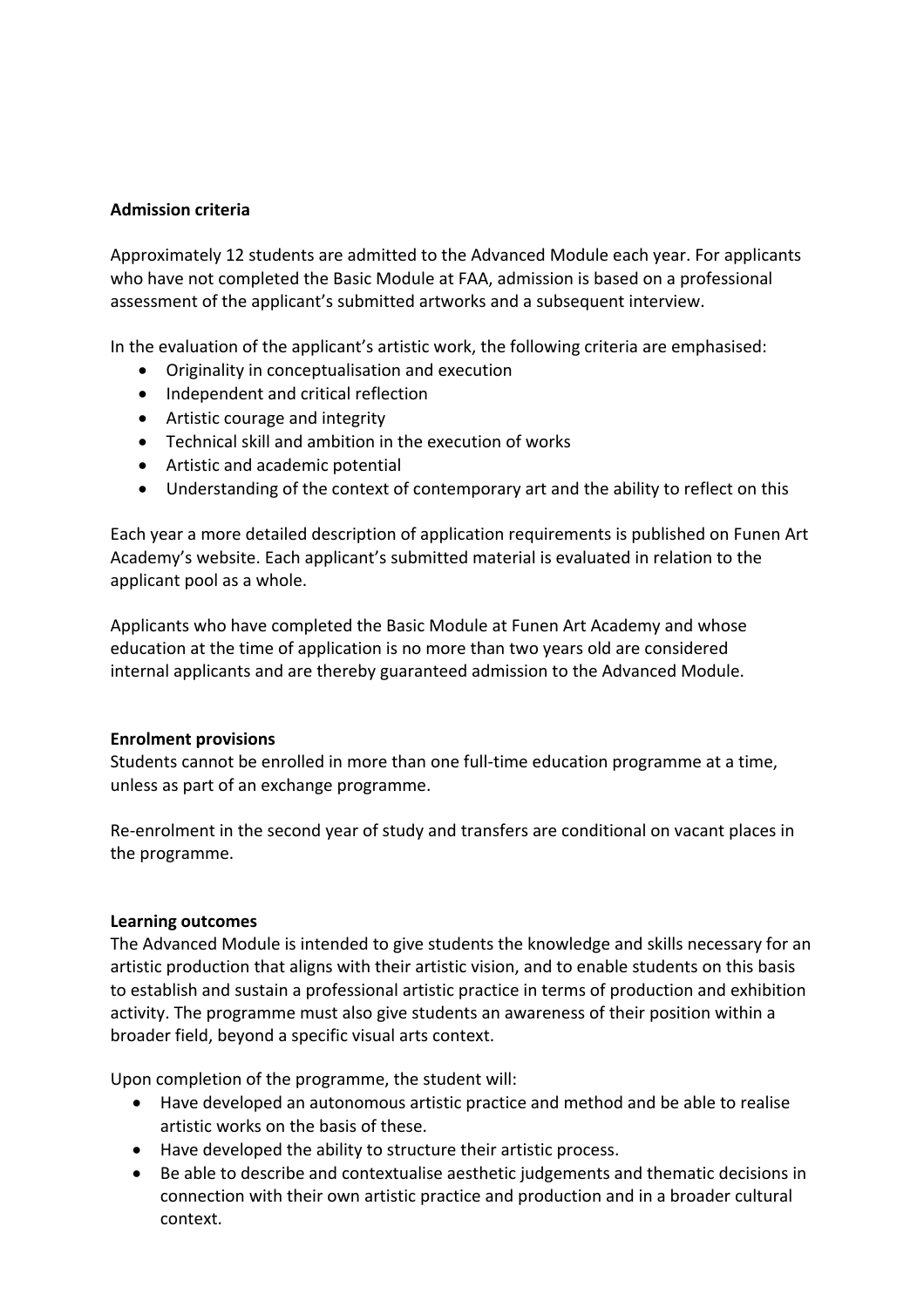- Have an articulated knowledge base and vocabulary for their own practice.
- Be able to think critically, reflect and discuss.
- Have in-depth knowledge of art history and be able to contextualise their own practice in relation to this.
- Have knowledge of the most significant artistic methods and the capacity to reflect on these.
- Have knowledge of technical skills within artistic disciplines and have acquired the skills necessary to realise their own works.
- Be able to take part in collaborations within their own field and across disciplines.
- Be able to participate in and organise networks.
- Be able to articulate their practice, work and ideas in and outside the context of their own specific field.
- Be able to plan and execute exhibitions of their own work and, if relevant, the works of others.
- Have a basic capacity for organisation, project management and communication in various contexts, including graphic production, PR and finances.
- Have an understanding and knowledge of the various artistic, cultural and social contexts and publics that the visual arts are part of.
- Be able to structure a work life based on an artistic practice, also outside of specific project and exhibition periods.

# **Structure of the programme**

The Advanced Module consists of the following elements:

# Semester 1 (30 ECTS)

- · Study Group (6 ECTS)
- · Art in Context or Art Theory (6 ECTS)
- · Minimum one studio visit (3 ECTS)
- · Elective course /short internship (0 ECTS)
- · Individual artistic work concludes with semester evaluation (15 ECTS) approved/not approved

# Semester 2 (30 ECTS)

- · Study Group (6 ECTS)
- · Minimum one studio visit (3 ECTS)
- · Fourth Year Project concludes with final evaluation (21 ECTS) approved/not approved

# Semester 3 (30 ECTS)

- · Study Group (6 ECTS)
- · Art in Context (6 ECTS)
- · Minimum one studio visit (3 ECTS)
- · Individual artistic work concludes with semester evaluation (15 ECTS) approved/not approved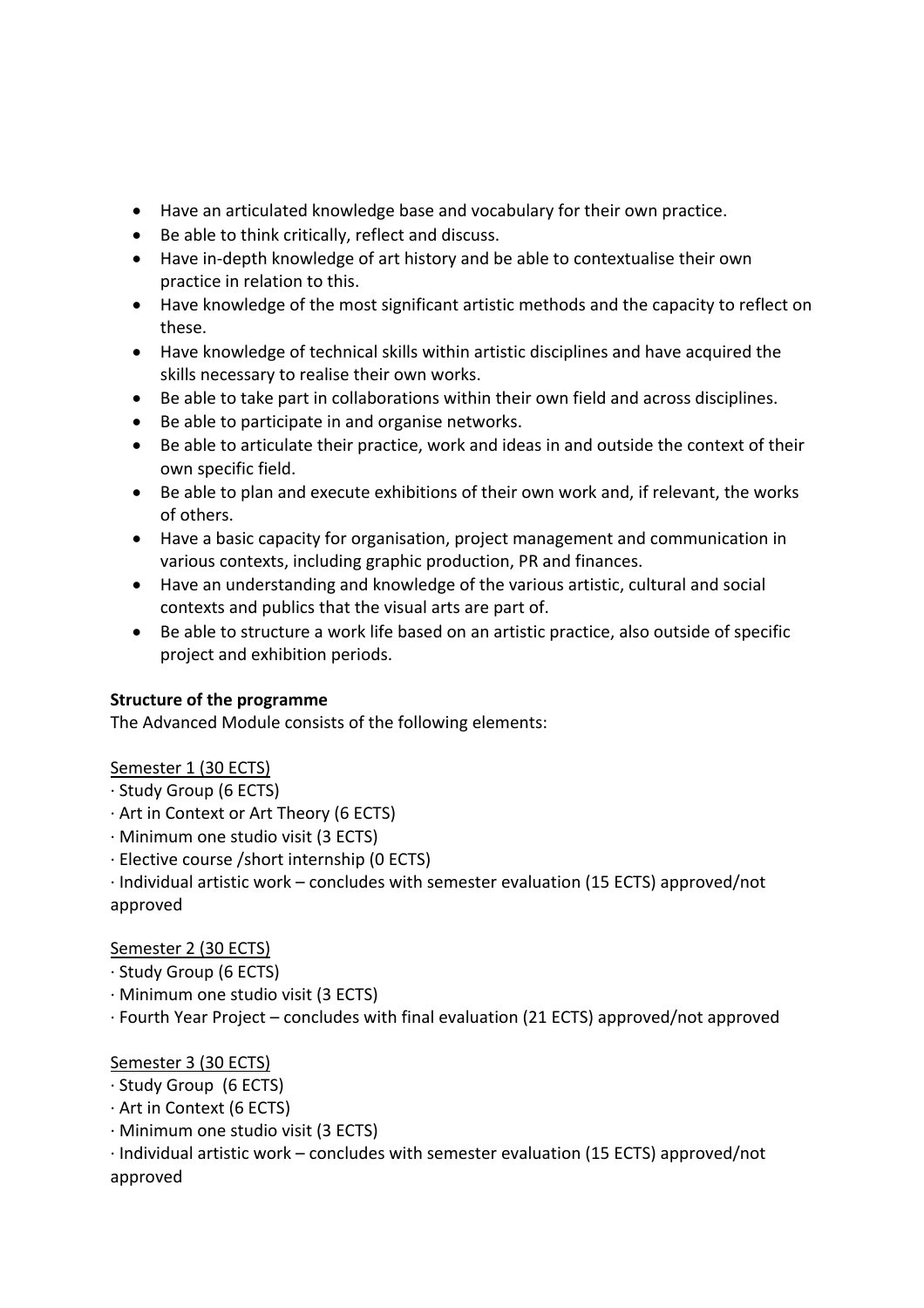### Semester 4 (30 ECTS)

· Study Group (only for credit if student is missing credits)

· GRADUATION: Overall process, including collaboration with the curator and the final artwork – concludes with final assessment (30 ECTS) passed/failed

### **Teaching formats**

The Advanced Module in Visual Arts takes as its point of departure the student's independent work in and outside the studio and the experience gained through a continuous artistic practice. Students are expected to take responsibility for their own learning and to set relevant learning objectives together with their teacher.

In addition, the programme focuses on exhibition as a format. To exhibit and thereby share one's results with others is considered an integral part of artistic work and central to the development of a professional artistic practice.

Lectures are used in connection with artist talks or presentations by professors on a specific topic or theme.

Group teaching/seminars require active participation on the part of students in the form of presentations and contribution to discussions.

Critique classes constitute the primary form of teaching and are intended to support students in the development of a vocabulary for their own works and the works of others.

Individual artistic guidance is intended to help students develop their own artistic method.

Other seminars, workshops and courses are all intended to give students an understanding of the history of art and its contexts as well as to provide them with technical competences.

## **Programme elements**

Individual artistic guidance is intended to help students continue to develop their artistic method. One studio visit per semester is mandatory.

The Study Group for fourth- and fifth-year students is a forum for students to discuss how to develop larger and/or more long-term artistic projects. The Study Group complements students' work with the Fourth Year Project/Graduation Exhibition. It is intended to equip students to plan, develop, realise and communicate a larger-scale artistic project, regardless of format. The Study Group takes is structured around students' own ideas, sketches and works, presentations by the teacher and input from fellow students. The Study Group for fourth- and fifth-year students is obligatory in the first, second and third semester – unless the student is undertaking an internship or exchange.

The course Art in Context is obligatory and introduces students to the practical aspects of a professional career as an artist. The module offers insight into aspects such as applications,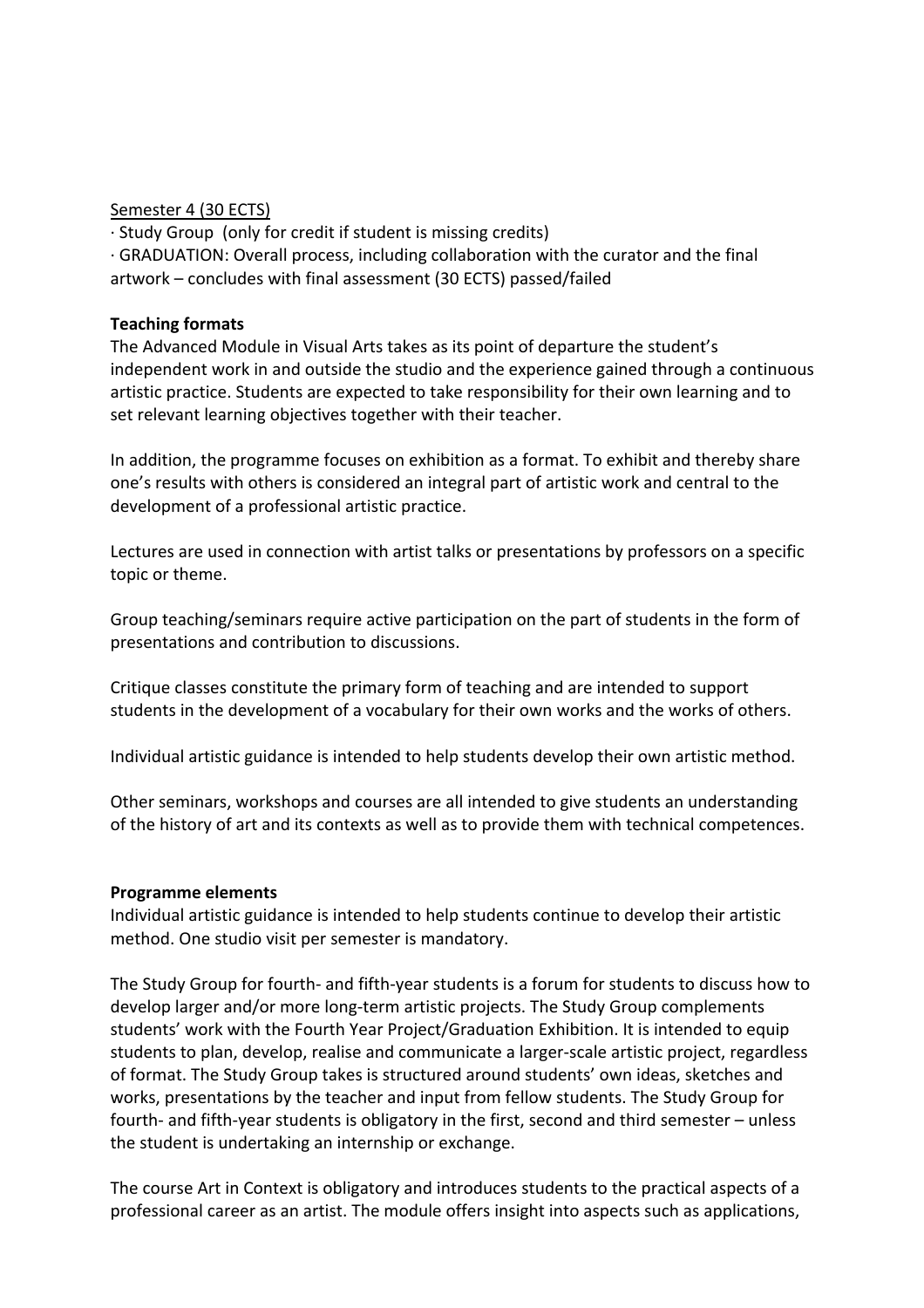communication of one's own artistic work, possibilities for self-organisation, and how to organise one's working life as an artist, where relevant in parallel with other salaried work. In addition, the course offers insight into how to structure one's professional practice as an independent artist.

## Fourth year

During the first and second semester of the Advanced Module, students prepare an independent artistic research project within a selected field. The project must be ambitious, reaching beyond the student's past studio practice. This is called the Fourth Year Project. The result is presented in the form of a public exhibition, performance, publication or other, organised by the student outside the framework of the Academy.

The presentation of the Fourth Year Project is documented in a form determined by the Study Group teacher together with the student.

It is also possible to undertake an exchange and/or internship during the first and second semester of the Advanced Module. This may, depending on the duration and timing of the exchange/internship, partially or entirely replace the Fourth Year Project.

### Fifth year

The third and fourth semester of the Advanced Module focus on the student's contribution to the Graduation Exhibition. The artwork presented here is a manifestation of the student's overall development throughout their studies in both the Basic and Advanced Module.

As part of their studies, during the third semester students must prepare a project description and relevant sketch material which help ensure that the Graduation artwork is of the necessary quality and can be completed within the timeframe. The material is presented to the Study Group, approved in writing by the Study Group teacher and subsequently communicated to the external curator of the Graduation Exhibition.

In the fourth semester, the Graduation Exhibition is organised and realised by fifthyear students in collaboration with an external curator.

#### **Completion of the programme**

The programme consists of the elements stated above. These are described in the curriculum.

Other academically relevant seminars, workshops and courses at equivalent level such as courses within the KUNO-partnership may replace parts of obligatory teaching. This requires prior approval of the course by the Study Board.

Exemption from participation in the Study Group or participation in work with the Graduation Exhibition is not possible in Year 5. Exemption is only possible from entire seminars, workshops and courses, not for parts thereof.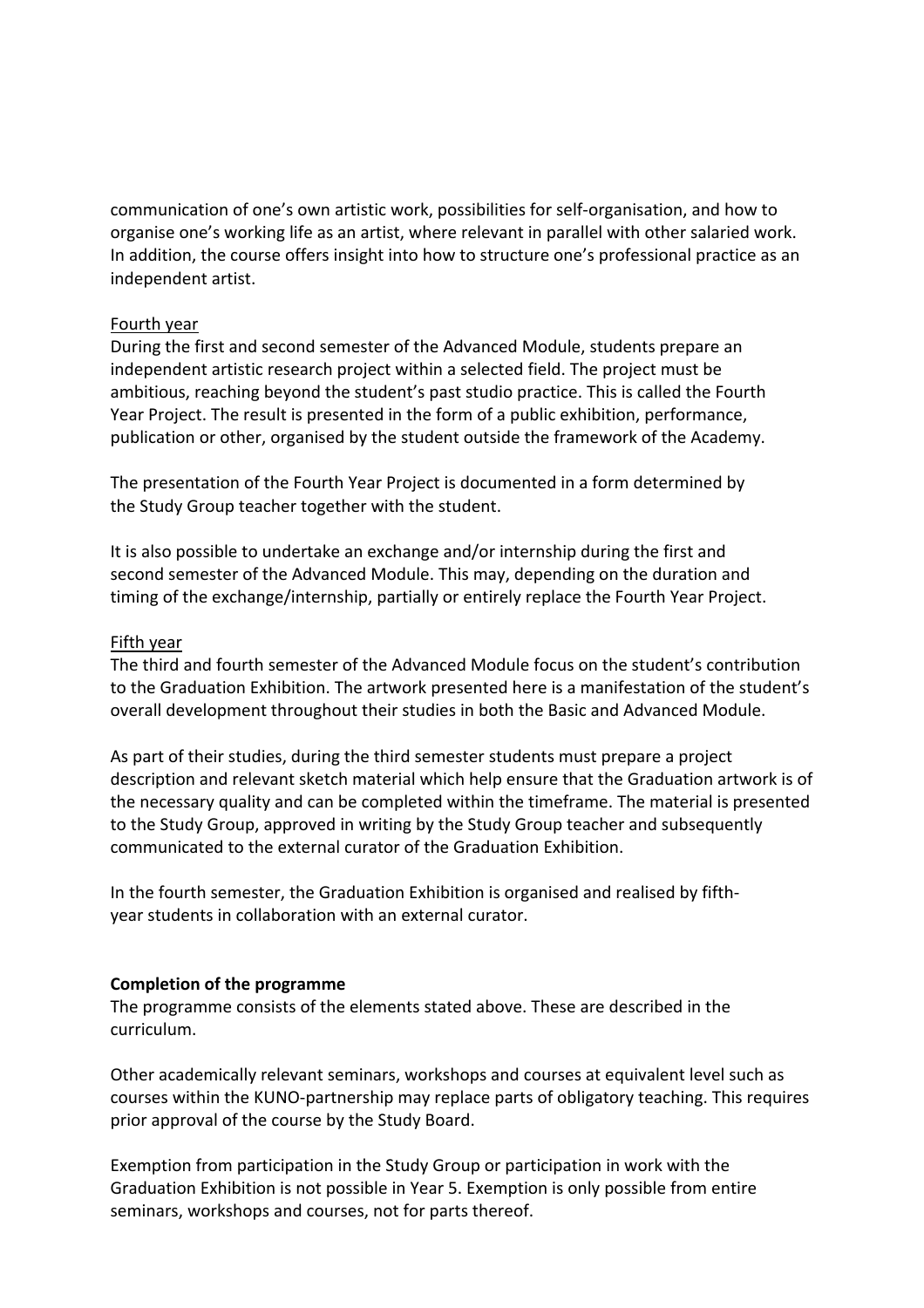Participation in other academically relevant activities which are not part of the programme's curriculum or which replace obligatory courses or electives may be included as part of the overall assessment of the student's artistic practice.

Leave on the grounds of parental leave, adoption, compulsory military service or long-term illness is not counted towards the maximum period of study. 'Long-term illness' refers to illness lasting at least one semester.

Granted leave does not entitle the student to resume studies under the same academic regulations.

## **Attendance and active enrolment**

In order to complete the Advanced Module, all courses with mandatory attendance or final evaluations must be completed and approved. The final assessment must likewise be passed.

For teaching in which attendance is stipulated as mandatory in the curriculum, absence may not exceed 20%. Should this be the case, the course cannot be approved as completed, and credits for the course in question will not be awarded. The specific requirements for individual courses are specified in the course description.

It is not possible to earn more than 30 points per semester unless the student is delayed in their studies. Students who have not earned the prescribed 30 points in a semester may register for extra courses in the following semester to make up for missing credits. It is possible to earn a maximum of 6 extra credits per semester, provided that the delay is due to lacking participation in courses.

The programme can be prolonged by maximum one academic year, such that the total period of study amounts to three years. In the case of a delay, the student cannot expect to have a studio space at the Academy or to participate in any courses other than those equivalent to the ones the student has not completed.

Rules regarding attendance and final evaluations also apply in cases where a student has absence due to illness.

## **Evaluation and assessment**

## First semester

The semester evaluation is carried out by the Study Group teacher. The student presents and accounts orally and in writing for the semester's total work, including the Fourth Year Project.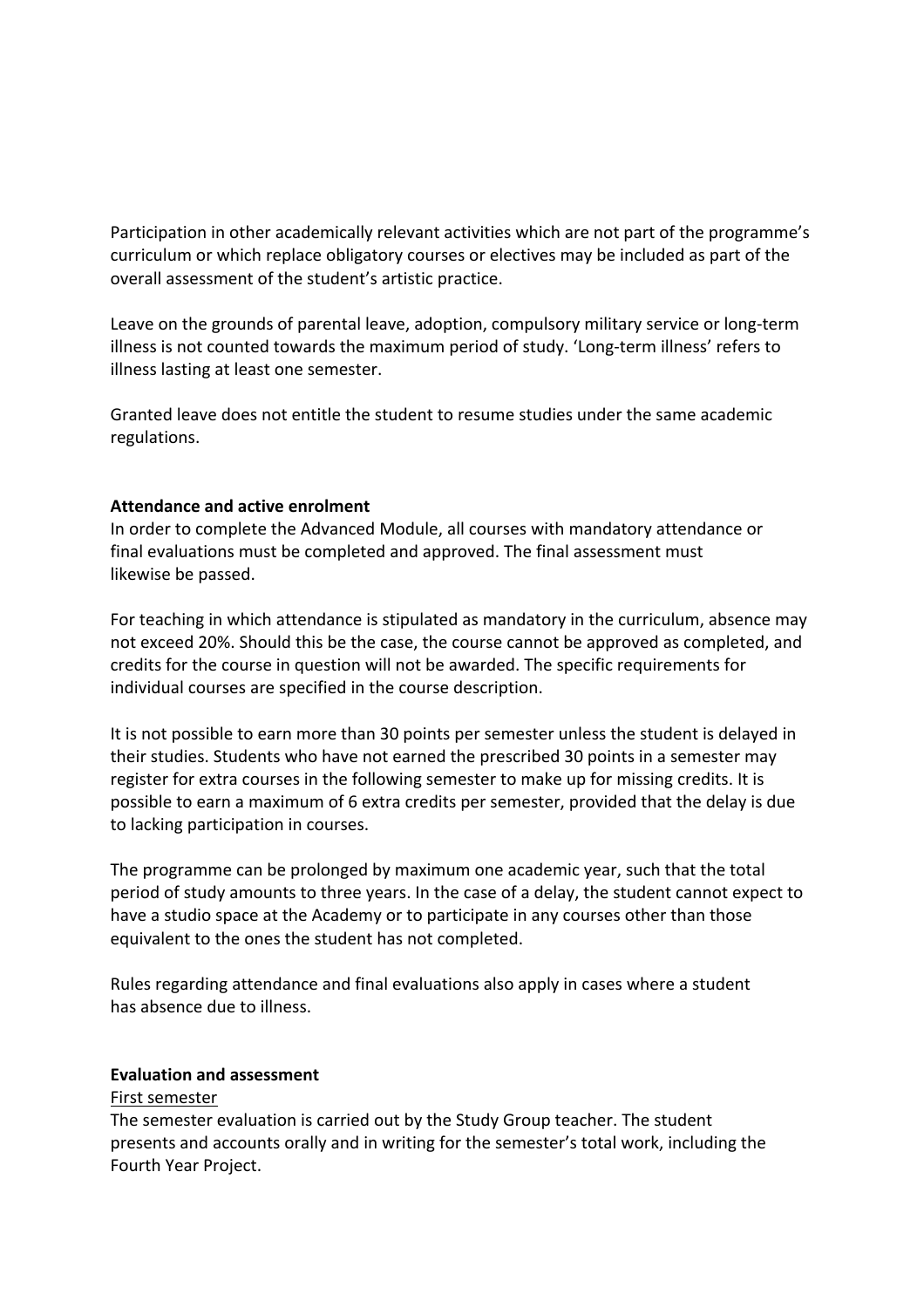The total workload of 30 credits is equivalent to 30 weeks of full-time study (25-30 hours per week).

The evaluation is graded as approved/not approved

### Second semester

To complete the second semester, the student's Fourth Year Project is evaluated. The form of the evaluation is tailored to the individual project.

The total workload of 30 credits is equivalent to 30 weeks of full-time study (25-30 hours per week).

The Fourth Year Project is evaluated by the Study Group teacher and an internal examiner and is graded as approved/not approved.

### Third semester

The semester evaluation is carried out by the Study Group teacher. The student describes and accounts for the semester's total work, including the Graduation Exhibition artwork, which is presented in the form of a project description, sketch material and production plan.

## Fourth semester

To complete the degree programme, the student's contribution to the Graduation Exhibition is presented and assessed.

The final assessment is carried out by at least two of the Academy's permanent professors and one external examiner. All students must prepare and give an oral presentation of their work in Danish, Norwegian, Swedish or English. It is obligatory for the student to be present at the final assessment of all other graduating fifth-year students. The final assessment is open to all students at Funen Art Academy. Exemption from this rule may be granted in special cases.

At the final assessment, students are assessed on the basis of the learning objectives for the Advanced Module and the applicable assessment criteria.

## **Complaints**

Any complaints about the results 'requirements not fulfilled', 'not approved' or 'failed' must be submitted to the Study Board latest 14 days after delivery of the result to the student.

Complaints about results with reference to these academic regulations must be submitted in writing to the rector of the Academy latest 14 days after delivery of the result to the student, and must account for the student's reason for lodging the complaint.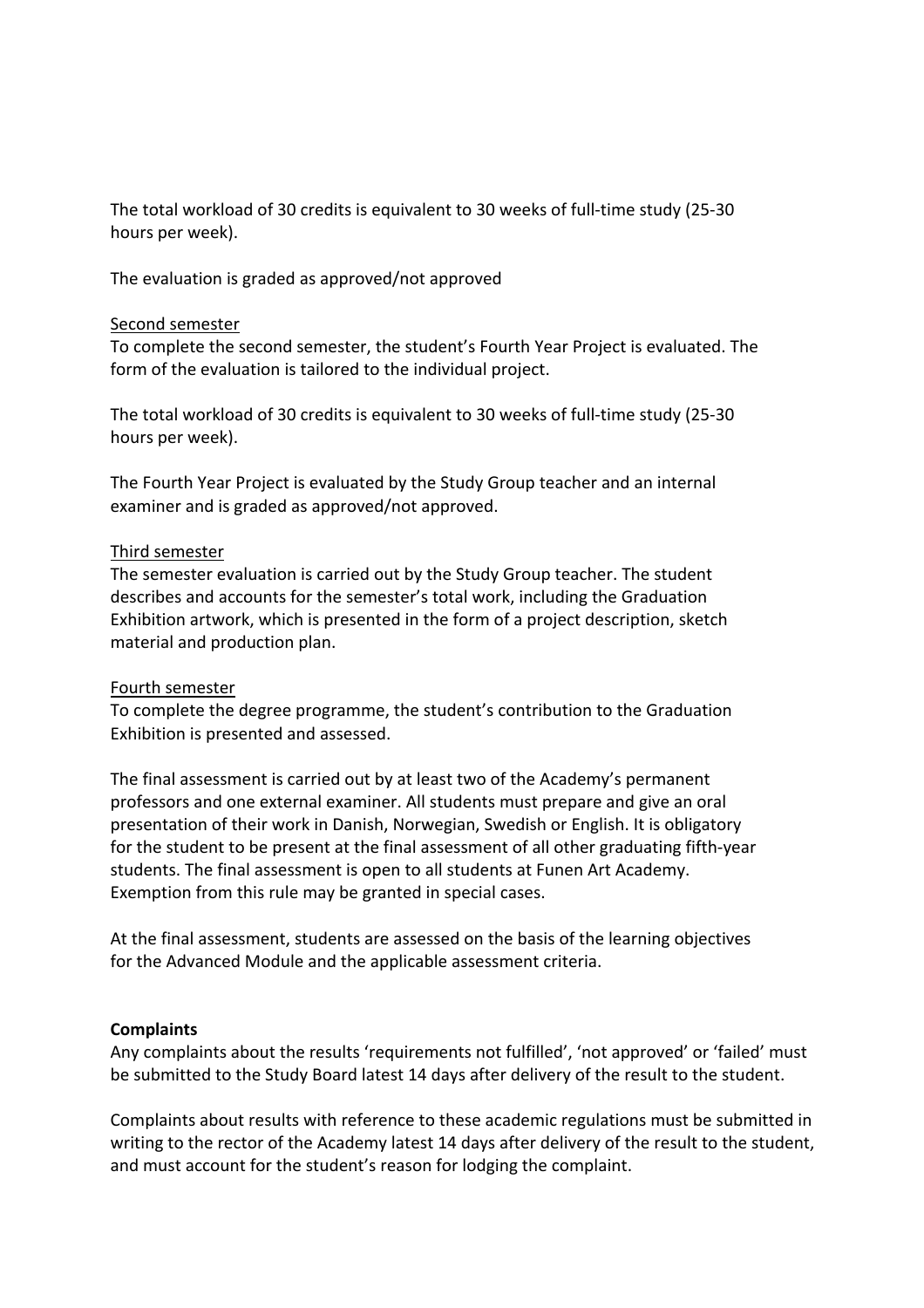## **Exchanges and internships**

Exchange is possible through the following programmes and agreements:

Kuno Erasmus Bilateral agreements

Exchanges and internships are only possible during the first and second semester of the Advanced Module. Internships during the Advanced Module cannot comprise more than 60 credits in total. An internship of 18 weeks at full time/37.4 hour workweek is equivalent to one semester's required workload of 30 credits. Internships shorter than one semester must be approved by the Study Board prior to the start of semester. Students are permitted to undertake a maximum of one internship during the Advanced Module.

Students can apply to undertake an exchange at another art academy or visual arts programme for either one or two semesters. Students can avail themselves of Funen Art Academy's existing exchange agreements. If the student wishes to undertake an exchange at an education institution that is not part of KUNO or Erasmus, or which the Academy does not have an agreement with, the student is responsible for setting up the arrangement.

Students may also request to conduct an internship with a professional artist or other relevant institution/organisation. All internships must be approved in advance by the Study Board. The average weekly workload of an internship should be 25 – 30 hours.

#### **Leave**

Leave is always granted in cases of adoption, contract with the military or parental leave. Written documentation from the relevant authority or physician must be provided if leave is requested on the aforementioned grounds. Leave must always be applied for in advance, prior to the onset of the period of leave, and at the latest on the first day of the desired period of leave. Leave is not granted retroactively. Exemption from this rule may be granted in special cases. Leave on the grounds of long-term illness must always be documented. Any evaluations missed or seminars, workshops and courses not completed due to sick leave must be completed before the Advanced Module is considered complete. Any missed seminars, workshops and courses as well as evaluations may take a different form than the original programme elements not completed or take the form of course participation.

Leave cannot be taken in order to study at another educational institution.

The Advanced Module can be prolonged by maximum one academic year, such that the total period of study amounts to three years. In the case of a prolonged period of study, the student cannot expect to have a studio space at the Academy or to participate in seminars,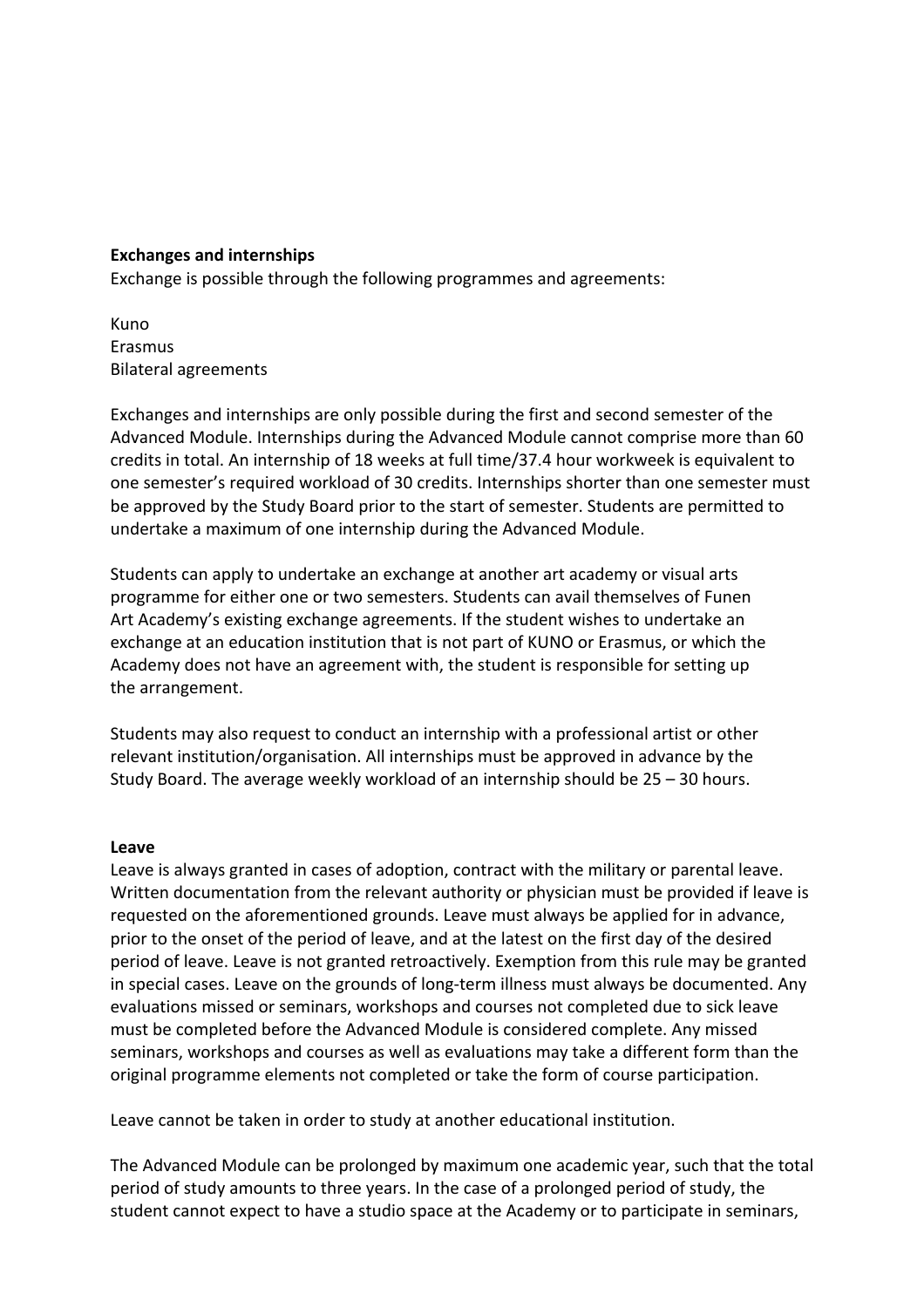workshops and courses other than those equivalent to the ones the student has not completed. Granted leave does not entitle the student to resume studies under the same academic regulations.

## **Exemption, credit transfer and special circumstances**

### Exemption

Students may only be granted exemption from participation in obligatory seminars, workshops and courses on the grounds of participation in other relevant activities at equivalent level. This could for example be other seminars, workshops and courses that are artistically/academically relevant and for credit, such as KUNO courses or participation in relevant exhibitions.

Students cannot be exempted from participation in evaluations and assessments. Exemption from teaching on the grounds of relevant exhibition activity can be granted for a maximum of one full day of teaching per semester.

Exemption from participation in obligatory seminars, workshops and courses is not granted on the basis of illness.

Applications for exemption from specific obligatory seminars, workshops and courses must always be submitted latest on the first day of the desired exemption, as exemption is not granted retroactively. If exemption is requested on the grounds of exhibition activity, this must be approved as artistically/academically relevant by the professor from whose seminars, workshops and courses the student wishes to be exempted before the application is submitted to the Study Board.

Seminars, workshops and courses that are not completed with attendance of minimum 80% or for which exemption has not been granted in accordance with the aforementioned criteria are not considered completed and not included in the final diploma.

## Credit transfer

Students can receive credit transfers of up to a maximum of 60 credits or equivalent, corresponding to two semesters of previous studies or study elements at equivalent level. It is not possible to apply for credit transfer retrospectively.

Applications for credit transfer including relevant documentation must be submitted to the Study Board before the credit transfer takes effect. The Study Board may in certain cases grant exemption from this rule.